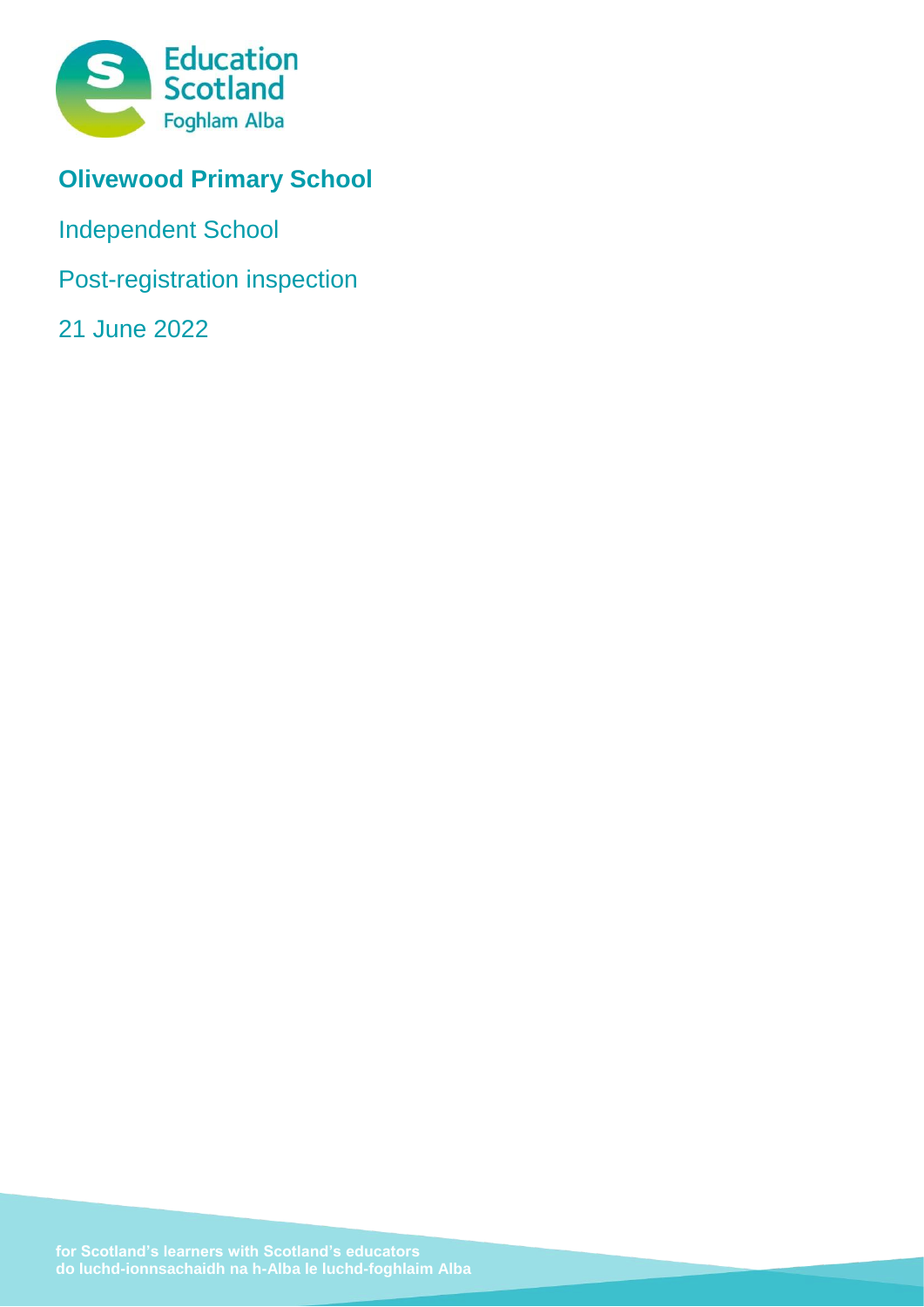### Key contextual information

Olivewood Primary School opened in August 2019, with 18 children on the roll. The current roll is 46 pupils, arranged in three classes. (P1, P2/P3 and P4). The school operates a bilingual model, with partial immersion in Arabic. This is taken forward with Curriculum for Excellence.

An acting principal works with the co-founder and school governor in leading the school. There are plans underway for strategic recruitment and development of the leadership team. Each class has access to Arabic teachers who are native speakers. They teach the Arabic language. Children also have access to teachers who deliver through the medium of English. Teachers plan together to deliver a curriculum based on bilingualism, partial immersion, and Curriculum for Excellence.

| 1.4 Leadership and management of staff | qood |
|----------------------------------------|------|
|                                        |      |

This indicator highlights the importance of sound governance and fair and proper recruitment and selection of staff. It focuses on accountability, responsibility and shared values as important features of building and sustaining a highly-professional staff team. Effective empowerment of staff and partners, with due regard to wellbeing and positive relationships, is a key feature of a successful professional team. The themes are:

- **n** Governance framework
- **n** Building and sustaining a professional staff team
- **n** Staff wellbeing and pastoral support
- $\blacksquare$  Governors and school leaders have a clear vision for the school. This underpins the values of respect, honesty, ambition, determination, and kindness. The school's opening in August 2019 was quickly followed by COVID-19 and a bereavement resulting in an acting principal. This has slowed collaboration on establishing a robust rationale for immersion teaching and developing a curriculum based on Curriculum for Excellence. However, staff are very proud of their school and what they have achieved thus far. They are well supported by families and governors, and have built their trust.
- **n** Governors, consultants and advisers bring experience, research, support and challenge to the establishing the school. They have impacted positively on developing this school. As a temporary and necessary measure, the co-founder and governor has increased his role as a leader in supporting the school. The Governor should continue to recruit for a permanent principal. This would increase the Governance Board's accountability and impartiality. The Governor plans to increase membership of the Governance Board in line with the roll of the school. This will involve a role for parents. Parents can be members of a Parent Council. They have taken forward some fundraising events. Parents feel their views on what should be improved is sought. Their views have influenced some recent changes. The Governor should continue to seek parents' views on the impact of immersion models implemented in the school.
- Staff appointments and retention have become more stable. Teachers who are registered with the General Teaching Council of Scotland (GTCS) are employed for all classes, as well as teachers of Arabic language. A suite of helpful policies and procedures are in place as protocols for all aspects of the school. A policy on bilingualism and immersion should now be co-created. Staff are fully aware of the high standards placed upon them by the school community. They are attentive to the supportive annual Professional Review and Development process, as well as to safeguarding, and health and safety.
- $\blacksquare$  Staff are enthusiastic as a team. Staff know the children and their families very well. A few children have siblings in the school. Staff draw upon their families' skills. Staff come together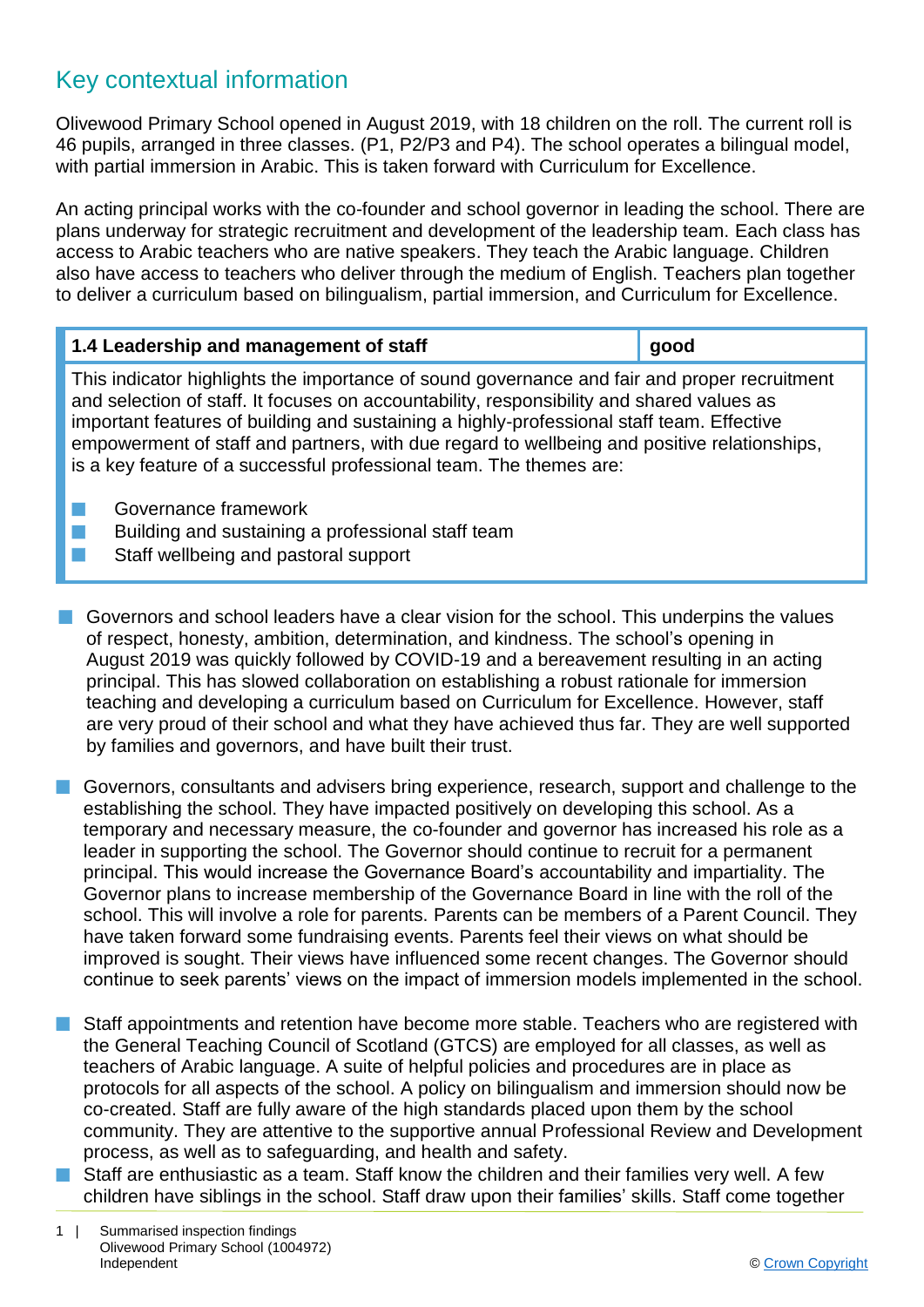regularly to discuss matters of school life, review the planning for learning cycle and contribute to the improvement planning process. The school's planning for improvement continues to evolve. Staff feel their views on what to improve are sought, valued and acted upon by school leaders. Resources required for learning and teaching are procured timeously. Staff willingly engage in professional learning to continuously improve their practice. They work hard to hone the craft of teaching in the medium of Arabic and English. Moving forward, the school has the capacity to build on its self-evaluation and improvement planning. This should support further the contribution of all staff and help ensure priorities that are relevant to the needs of the school community.

■ The school is recovering from COVID-19 and adjusting to a significant bereavement. Staff continue to feel that school leaders give a high priority to their wellbeing. Pastoral support is provided in several ways to meet the needs of staff. Staff are supported emotionally and practically in a very positive climate. They have regular discussions.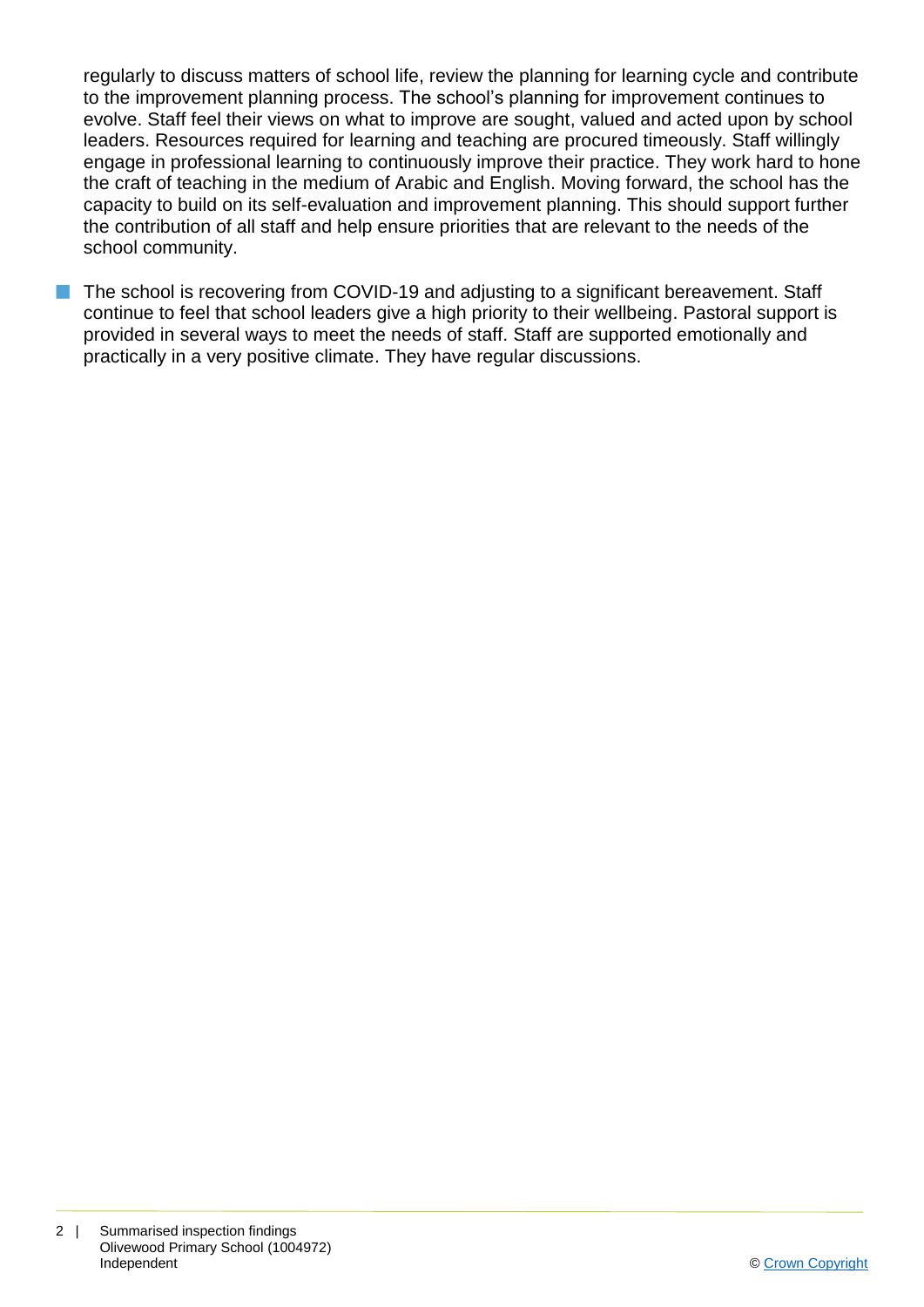| 1.5 Management of resources to promote equity        |  |
|------------------------------------------------------|--|
| Management of resources and environment for learning |  |

- $\blacksquare$  The school governor has a clear strategic vision for immersion and getting the best education for children. The school is calm, purposeful and enables spaces for immersion. The accommodation is modern, bright and provides a secure, safe, modern and increasingly well-equipped learning environment for children. The school has a beautiful rooftop garden. Children and staff benefit from this garden at break times and for learning in the outdoors. Children have access to a library and space to relax.
- $\blacksquare$  The school governor shared plans for a new school entrance for children and families, and an additional space for taking forward physical activity. This will provide greater separation from the other public functions of the building.
- $\blacksquare$  The school's fixtures and fittings are of a very good quality. The school has developed a digital platform to share resources. This gives all staff, and as appropriate parents, access to information to plan learning, and monitor and track progress and attainment. Parents are beginning to receive more regular information on their children's progress.
- Children have access to laptops. The older children make increasing use of these. Staff and children use the interactive digital boards in classrooms.
- $\blacksquare$  The school is accessible to disabled users. As the school continues to grow, a dedicated medical room should be considered.
- **n** There is no signage outside the building to advise drivers of the school's location and encourage appropriate speed.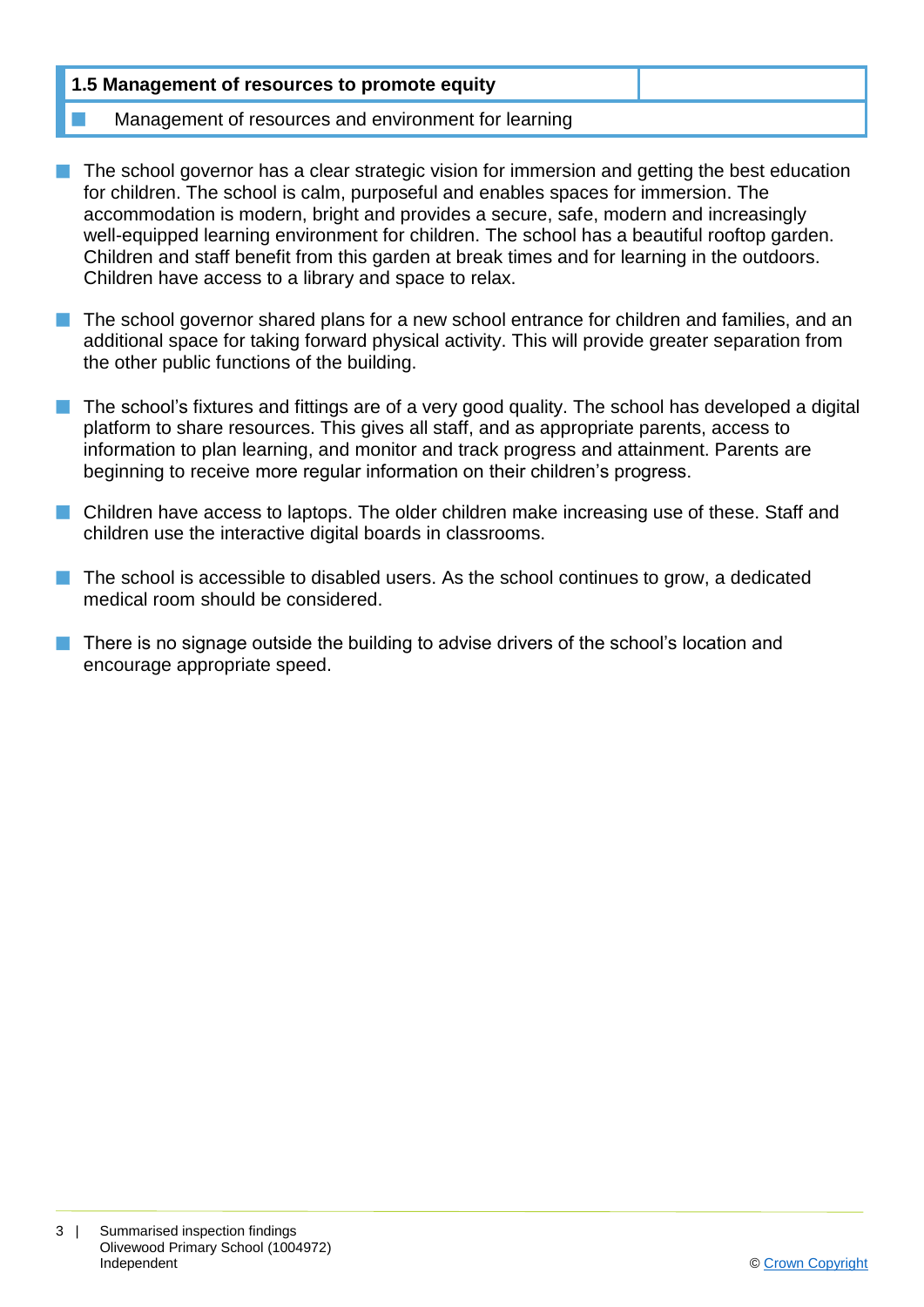#### **2.1 Safeguarding and child protection**

This indicator focuses on the wide range of duties required of all staff and partners to ensure that all children and young people are safe, well cared for and enabled to flourish. This indicator looks to how the school takes account of statutory requirements in relation to child protection to ensure the needs of all learners are met. Safeguarding all children and young people requires strong partnerships to be established between the school and its local community. This includes well-planned progressive learning opportunities so that children and young people can become more resilient and develop a sound understanding of how they can keep themselves safe. The themes are:

- **n** Arrangements for safeguarding, including child protection
- Arrangements to ensure wellbeing
- National guidance and legislation
- $\blacksquare$  The school submitted self-evaluation information related to child protection and safeguarding. HM Inspectors discussed this information with relevant staff and children. In addition, HM Inspectors examined a sample of safeguarding documentation. At the time of the inspection, there were no areas for development.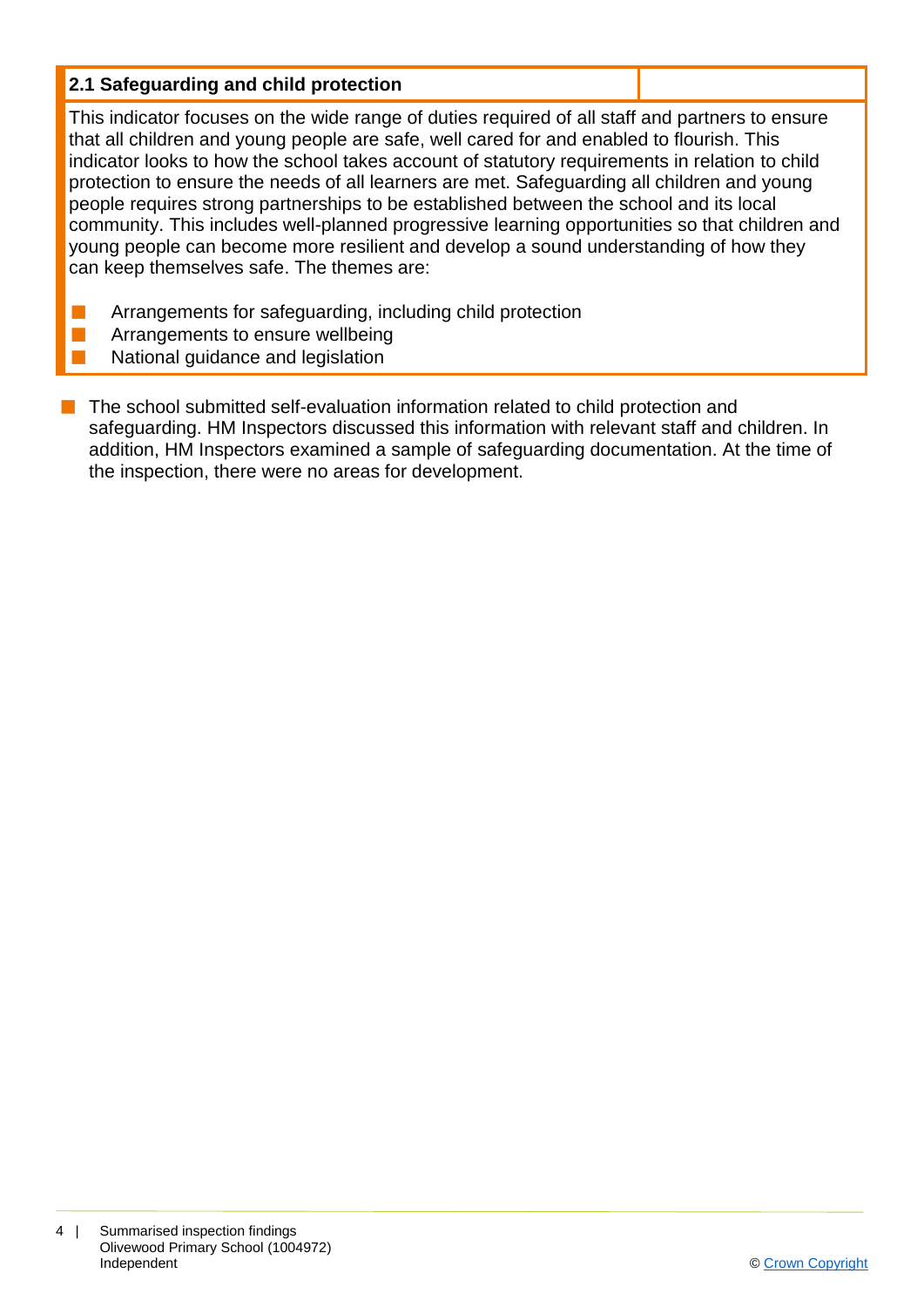| 2.2 Curriculum                                                                              |  |
|---------------------------------------------------------------------------------------------|--|
| This indicator highlights the importance of placing the needs of learners of the control of |  |

This indicator highlights the importance of placing the needs of learners at the centre of curriculum design and development. The structure and delivery of the curriculum should take good account of local and national circumstances. The curriculum is the totality of learning experiences across the four contexts as delivered by the school and its partners. An effective curriculum results in strong outcomes for all learners. The themes are:

- $\blacksquare$  Rationale and design
- $\blacksquare$  Development of the curriculum

Learning pathways

Skills for learning, life and work

 $\blacksquare$  The school Governor has thoroughly researched immersion and bilingual education to develop a curriculum rationale for Olivewood Primary School. Teachers aim to provide a fully bilingual educational experience where immersion in Arabic operates with and in parallel to Curriculum for Excellence. Children should expect to experience a variety and depth of learning, building on their academic, cultural and social worlds. Children have access to teachers who are native speakers of Arabic. Teachers of Arabic provide daily access to learning Arabic through immersion. They also work well alongside teachers of English Medium. They embed specialised vocabulary in Arabic within curriculum areas taught through the medium of English. Senior leaders should ensure that the latter is on a very regular basis, with quality academic and social interactions in Arabic.

The school's initial model of immersion was similar to the Scottish Gaelic approach, with total immersion. Children at Olivewood who have experienced this model are confident in their use of Arabic for talking and reading. There are also positive outcomes in writing. Due to unforeseen circumstances and challenges, a revised model of immersion is currently being implemented. Teachers should continue to monitor that the period of total immersion is sufficient to lead to good quality fluency in Arabic.

 $\blacksquare$  The teaching of Arabic builds on parents' use of language at home, as well as it being for beginners. Parents' passion for the Arabic language and culture, and their children's ability to be fluent, is a very important feature of why they choose Olivewood Primary School.

n Teachers are developing a curriculum for Arabic. This details progression in the language and contexts for learning. Senior leaders should be clear with parents of key milestones for Arabic. This should also be used to determine adjusted milestones for Curriculum for Excellence to enable quality total immersion as a foundation for greater use of Arabic for learning, teaching and assessment. Children's skills and independence in ensuring their fluency should continue to be developed. Children should be clearer on the benefits of learning Arabic and bilingualism, with close links made to the school's values. Staff should consider leadership opportunities for children, such as Arabic language champions.

The school's curriculum takes account of the national advice for Curriculum for Excellence. Staff look outwards to see how others develop the curriculum. They are using other schools' curricula plans to inform their practice. Staff should continue to articulate their planning to Olivewood's unique context and the resultant benefits of bilingualism. Teachers should continue to maintain an overview of how experiences and outcomes are developed in all curriculum contexts. Children's quality of learning should be reviewed regularly to ensure it is challenging and offers breadth, depth and application. The curriculum has topics that combines a number of subjects. Staff are aware of the need to teach discrete subject areas too. They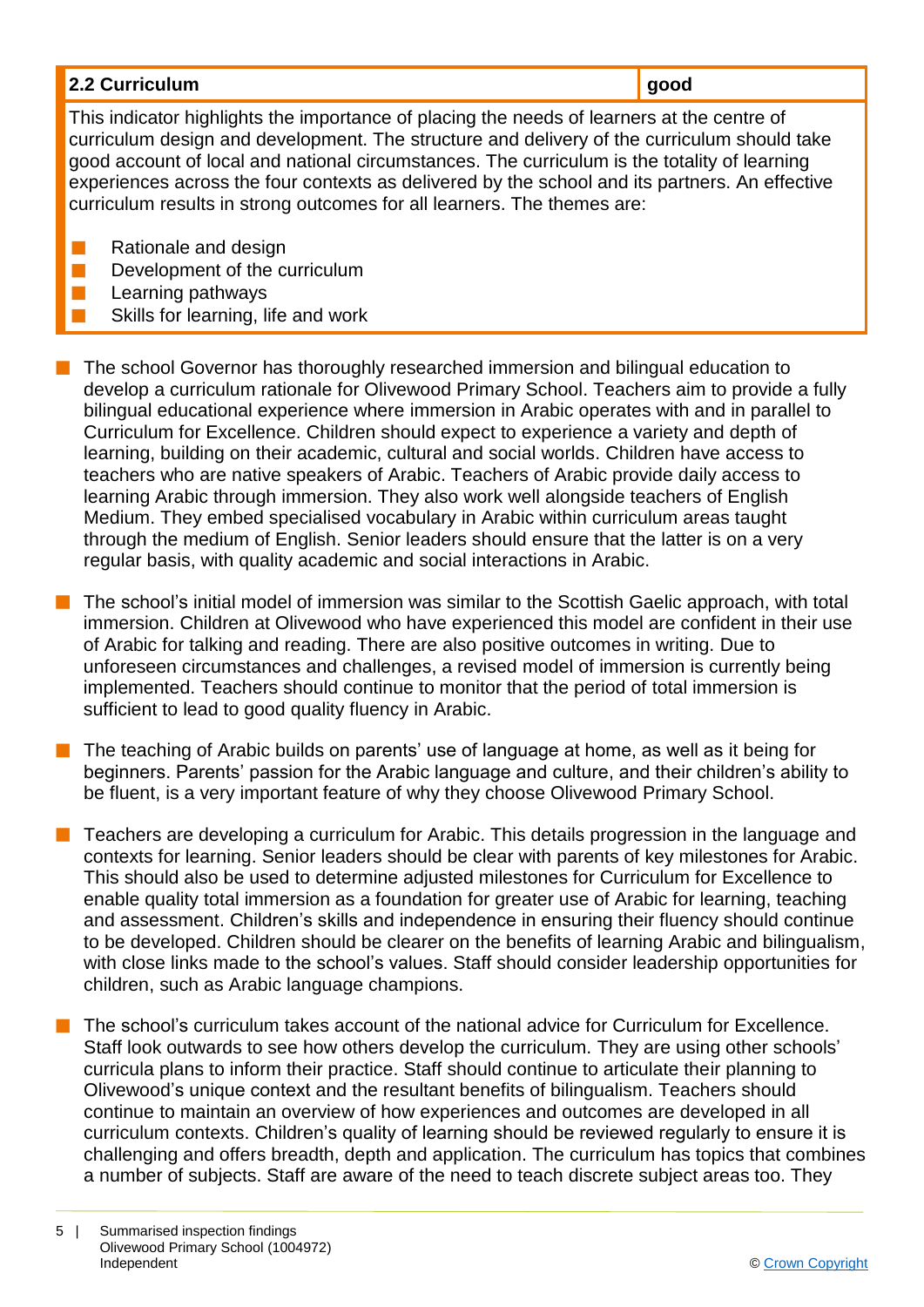should continue to teach topics in an order that supports Arabic language acquisition and fluency. The school should continue to develop employability skills, and opportunities for wider and personal achievement. In doing this, they should resume and develop further effective partnerships with local organisations and employers to reflect immersion and Curriculum for Excellence.

 $\blacksquare$  The school is ensuring that equality, fairness and respect are promoted throughout the curriculum. This is evident, for example, in the broad approach taken to religious and moral education.

**n** The school produces some of its own resources to overcome a restricted access to materials. These recognise culture and identity of the children living and learning in Scotland.

 $\blacksquare$  The school is currently continuing with a refurbishment programme that aims to provide a dedicated gym hall. During this development, teachers are using available spaces in the school and beyond to deliver the best education it can offer to learners. As children get older, arrangements for physical education (PE) need to be reviewed. The current indoor space is not sufficient to deliver all aspects of PE.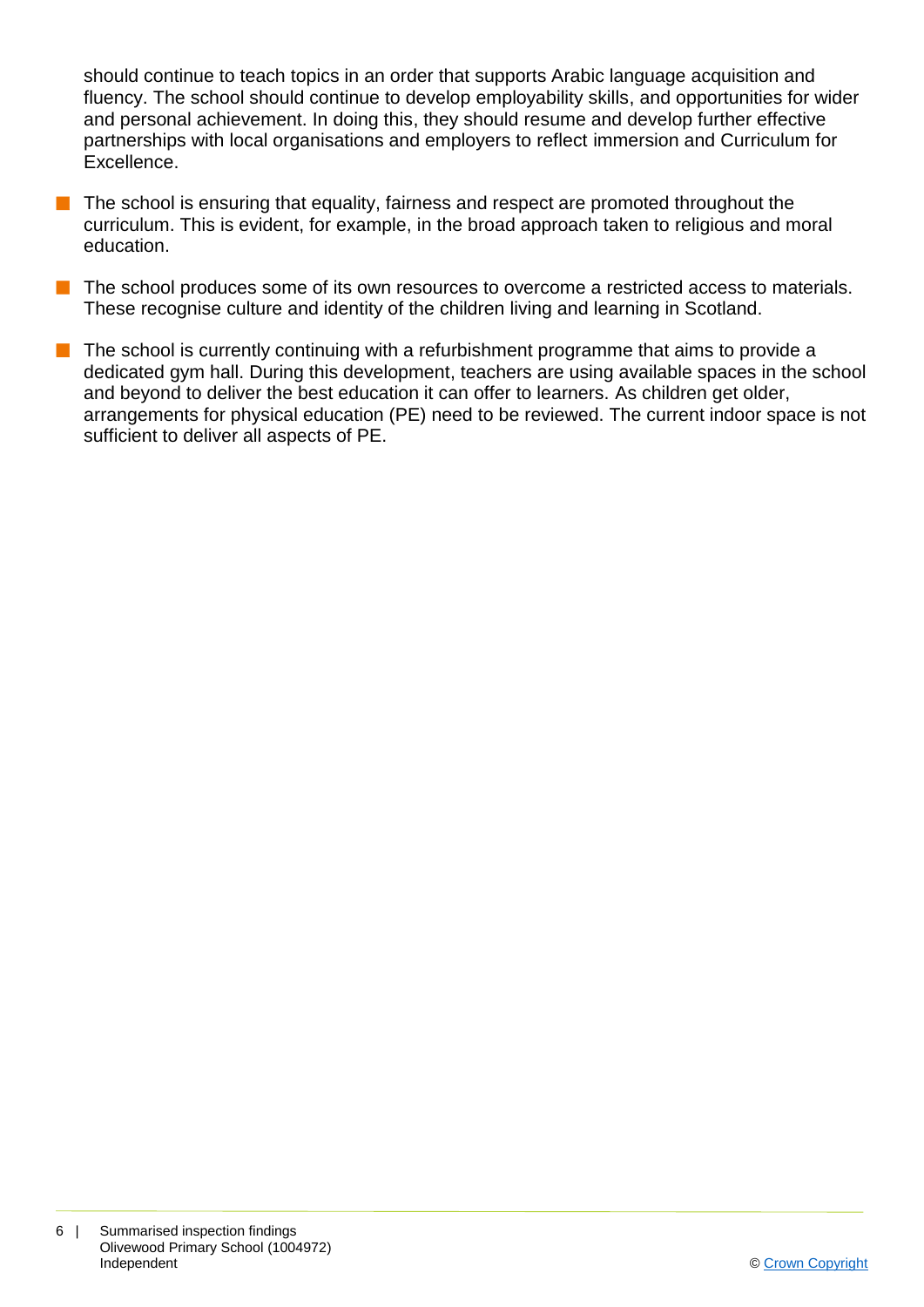| 2.3 Learning, teaching and assessment | good |
|---------------------------------------|------|
|---------------------------------------|------|

This indicator focuses on ensuring high-quality learning experiences for all children and young people. It highlights the importance of highly skilled staff who work with children, young people and others to ensure learning is motivating and meaningful. Effective use of assessment by staff and learners ensures children and young people maximise their successes and achievements. The themes are:

- **n** learning and engagement
- $\blacksquare$  quality of teaching
	- effective use of assessment
	- planning, tracking and monitoring
- **n** Across mediums of language, adults give children a lot of attention, care and nurture. The number of children in a class is kept small to ensure that children have increased time with the teacher.
- $\blacksquare$  Children engage well with immersion approaches for most of the time. This includes good use of teacher exposition, songs, drama, arts and crafts. Teachers of Arabic lead this learning to progress children's learning of set phrases, new language and development of fluency. Children engage with interest to lessons on Arabic that develops all language skills. Children respond well to praise for their use of Arabic. Children are keen to speak Arabic in situations which are led by an adult. They can take more responsibility for speaking Arabic with their peers.
- **n** At the early stages, children's learning includes play-based approaches to immersion in Arabic. Children take different roles in group activities where they lead through the medium of Arabic. Their pace of learning through play would be enhanced further by more frequent interactions, provocations and commentaries in Arabic. Children in P1 would benefit from playing more in a range of contexts, alongside an adult using immersion approaches. More of children's learning could be outdoors in the garden area.
- $\blacksquare$  Teachers of Arabic use high-quality language in their teaching. They use a combination of teacher explanation and questioning to check understanding and encourage deeper thinking. Teachers co-deliver topics to enable children's learning of specialised language. More of this approach should be encouraged while children learn through the medium of English to increase children's exposure to Arabic language.
- Teachers delivering mainly through the medium of English use a range of learning activities. They are well-prepared for lessons. They enjoy strong relationships with children. They plan learning with teachers of Arabic to maximise connections with immersion and language. All staff use instructions in Arabic in their teaching through the medium of English for most of the time. This should be encouraged further.
- $\blacksquare$  A few children can be challenged more in their learning. Teachers should continue to plan for the intended benefits of a bilingual curriculum.
- Staff are building their confidence in the use of National Benchmarks, assessment and moderation for Curriculum for Excellence. Teachers are widening the range of assessment on which teacher professional judgement is based. Teachers should continue to use effective formative assessment to drive well-paced learning. 'I can' statements can be used more consistently so that children are clear on their strengths in learning and next steps. The school Governor has identified assessment and moderation as an area to be progressed in the school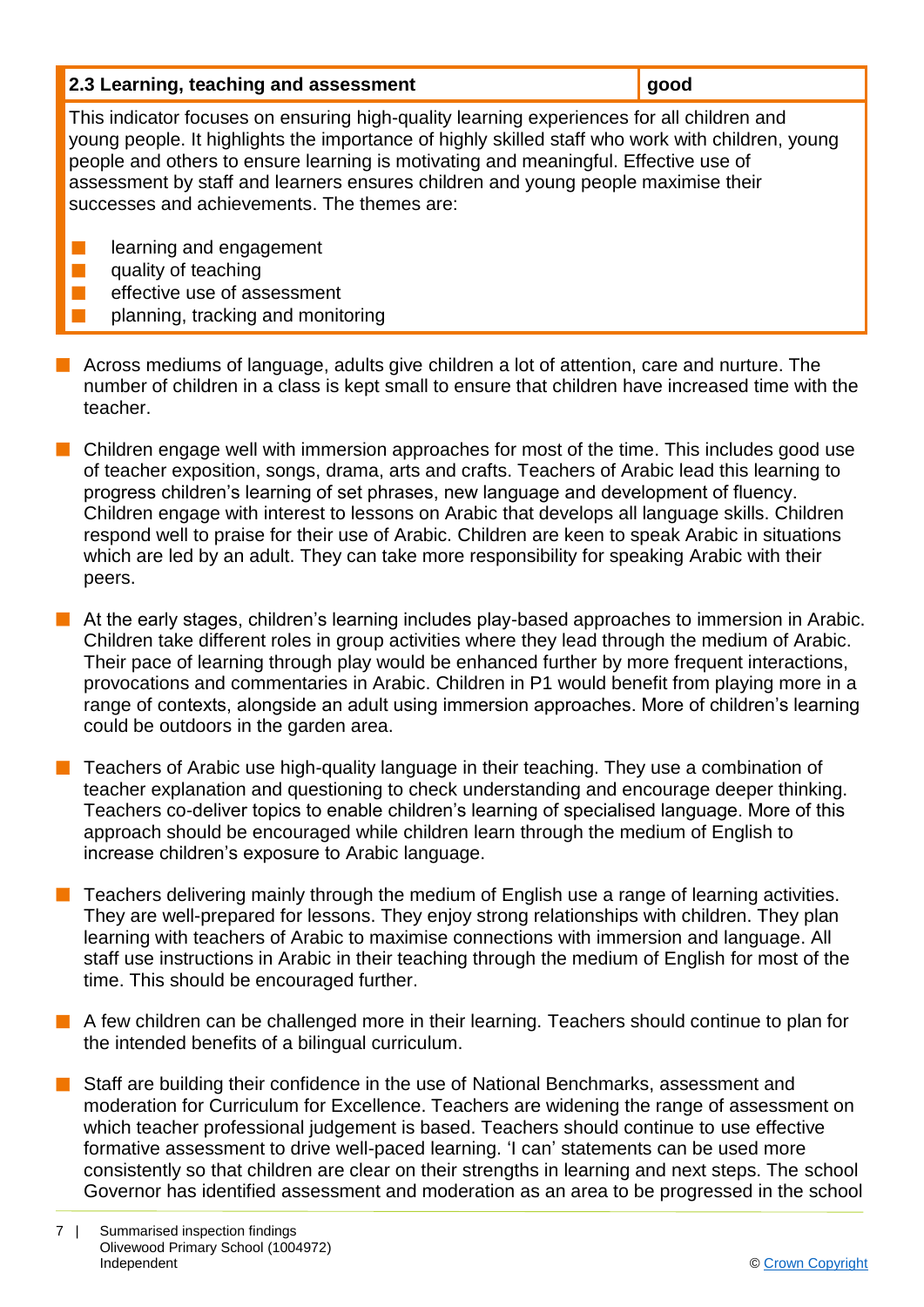improvement plan. This should have an external focus to moderation and continuity in Arabic language to the second level, secondary education and recognition of Arabic with awards and qualifications.

■ Teachers are introducing electronic profiling, monitoring, and tracking and electronic sharing of progress. Parents and children welcome this information, along with reports and meetings with teachers. Parents have had recent access to Learning Ladder portals. Teachers should continue to use this data to clarify attainment and progress so that parents are consistently clear on their how well children are learning and achieving.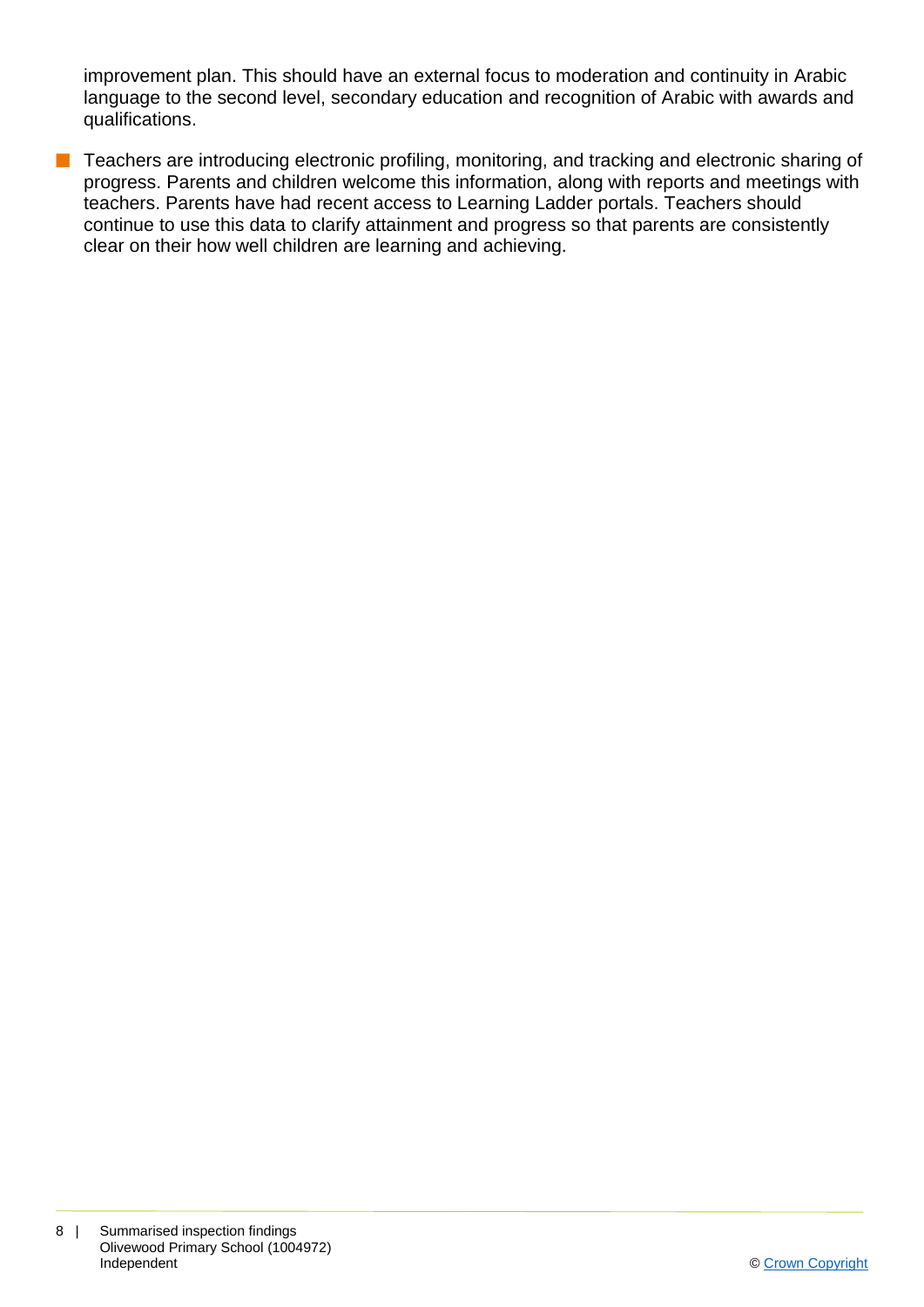#### **3.1 Ensuring wellbeing, equality and inclusion gives good**

This indicator focuses on the impact of the school's approach to wellbeing which underpins children and young people's ability to achieve success. It highlights the need for policies and practices to be well grounded in current legislation and a shared understanding of the value of every individual. A clear focus on ensuring wellbeing entitlements and protected characteristics supports all learners to maximise their successes and achievements. The themes are:

- $\blacksquare$  wellbeing
- $\blacksquare$  fulfilment of statutory duties
- $\blacksquare$  inclusion and equality

n There is a strong sense of identity and community permeating the school. Children live across Glasgow and beyond. They prioritise well working with their peers and teachers to achieve a happy school with a sense of belonging. Children feel valued, respected, responsible, included, and cared for by staff. They feel they can ask for support if needed. Children and staff begin each day with an assembly. This creates a sense of togetherness across the school, with each child recognised as an individual. Teachers and children use Arabic in assembly. Children's contributions as individuals are valued highly. Teaching staff support children well at break times. They organise games for them at lunchtime.

- The school is calm. It is designed to promote wellbeing through ample natural light and a rooftop garden. Children play in the garden as there is no playground space for them at street level. Children have sufficient space to learn alongside their peers. Additional breakout space including a library, recording studio and performance room are used to promote wellbeing and achievement. Soft play facilities are available to children when needed. Teachers are encouraged to go on walks and outings to help children learn about the area surrounding the school community. Risk assessments are in place. Staff should work with children to develop these further.
- $\blacksquare$  Children speak passionately about wellbeing in the context of their school values. They feel nurtured, have adults with whom to speak, and include each other in the life of the school. Children are aware of how to keep safe while using the internet. Children are not familiar with the wellbeing indicators as outlined in Curriculum for Excellence. Staff can do more to help children align their values with the wellbeing indicators. In doing so, staff and children will be better informed of the richness of wellbeing across the school and what their next steps will be. As children move into each new stage, the school should plan to ensure that wellbeing in the curriculum is appropriately broad.
- $\blacksquare$  Positive relationships are evident across the school. Children say that bullying is not an issue. Incident reports evidence that positive behaviour approaches are used to resolve any disagreements between children. Staff have made a start to exploring nurture in greater depth through improvement planning. The school continues to provide bereavement support as required.
- Staff understand their statutory duties in ensuring children's learning needs are met. A range of pupil groupings is deployed to help bring about depth and challenge in learning. At times, a few children would benefit from learning that offers greater challenge. Where children need extra help in their learning, staff know what actions to take although their experience is limited. A staged intervention approach as part of Getting It Right for Every Child is used by the school. Partnership with families is integral to these processes. The school is proactive in seeking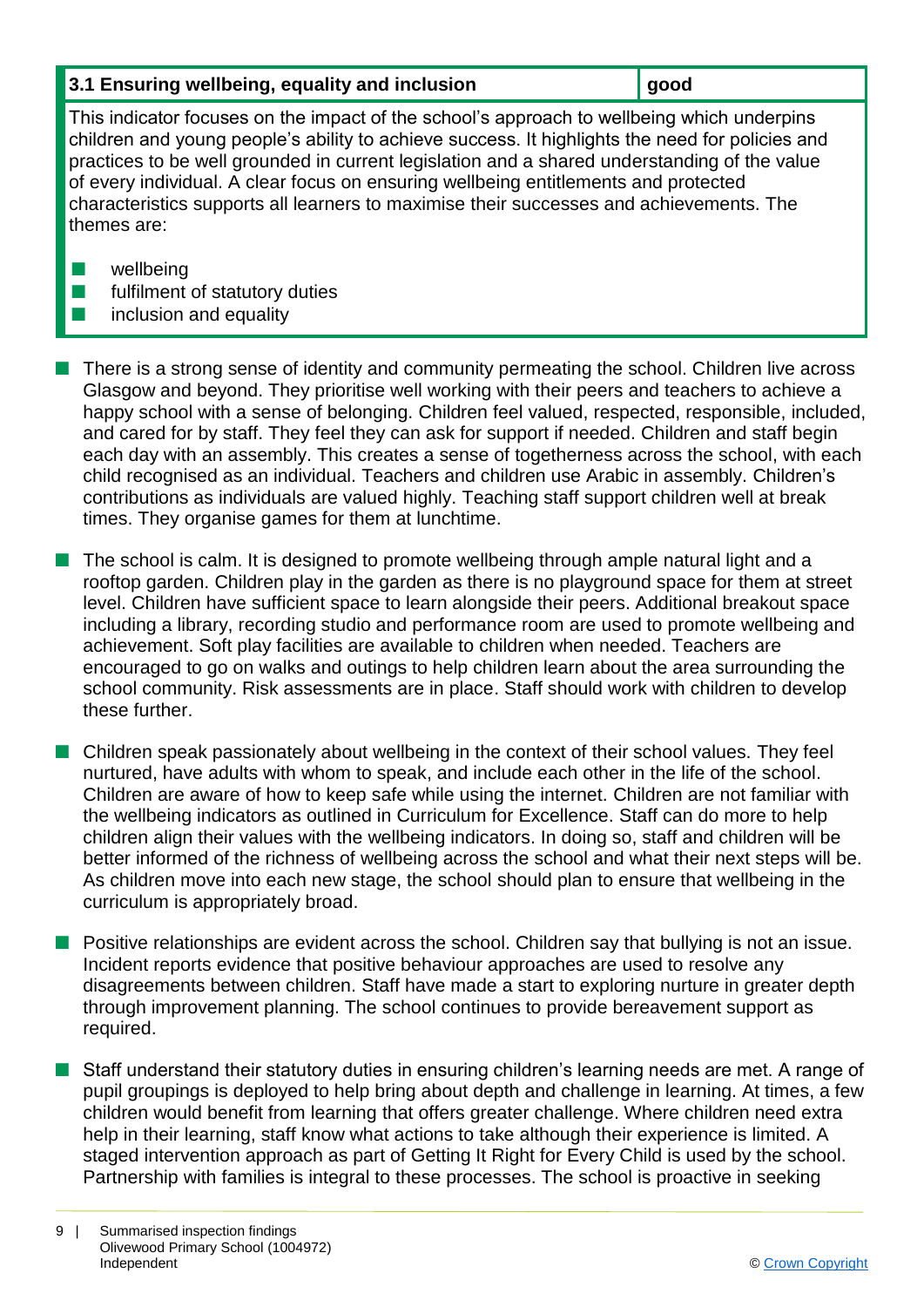advice and support from professionals. They are taking action to support children where professional agencies are not able to help due to the impact of COVID-19.

- n The school delivers health and wellbeing through Curriculum for Excellence. Often this is linked to Arabic culture for example, cooking and drama. Children engage in crafts each week, honing their skills and benefiting from the rhythm of each task. They take part in gardening. Children learn about personal and social themes as they go through the school. There are very few children at the second curricular level as the school grows year on year. The school has made a start to exploring nurture in greater depth through improvement planning processes.
- $\blacksquare$  A strong feature of the school is inclusivity. Children demonstrate that, as they grow, they are developing skills of understanding, tolerance, and acceptance. They are learning about world religions and practices. They appreciate the rich diversity within their classrooms and that which surrounds the school campus. The school promotes equalities, ensuring all children have access to the same opportunities. They address any barriers to inclusion and equality as they arise. As a result, children's individual characteristics are embraced. The school can do more to promote this within the school community and beyond, creating opportunities for leadership and personal achievement.